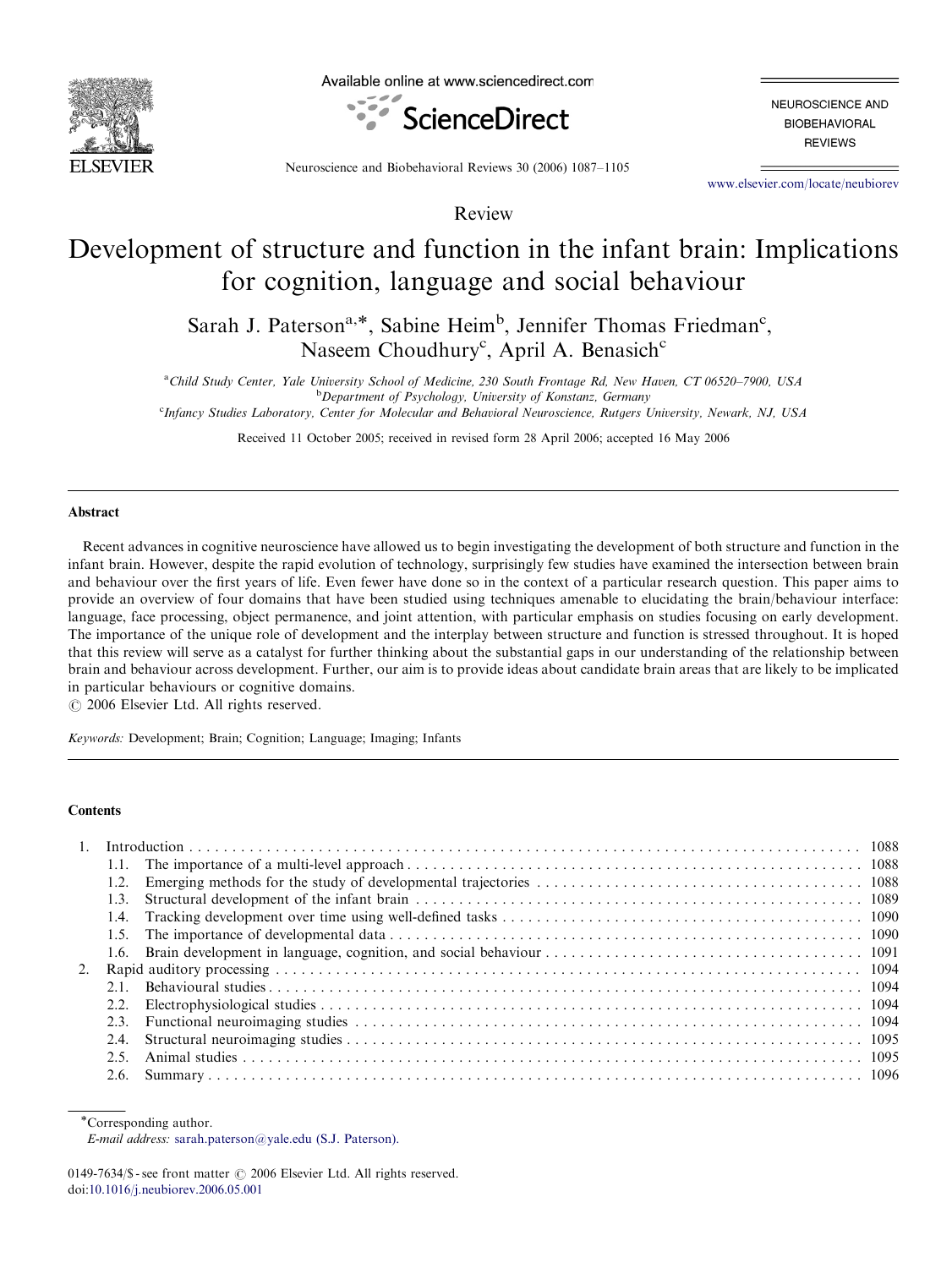|    | 3.2. |  |
|----|------|--|
|    |      |  |
|    |      |  |
|    |      |  |
| 4. |      |  |
|    |      |  |
|    |      |  |
|    |      |  |
|    |      |  |
|    |      |  |
|    |      |  |
|    |      |  |
|    |      |  |
|    |      |  |
|    |      |  |

### 1. Introduction

A rapidly expanding literature examines the role that different brain regions play in cognition and behaviour. Much of these data have come from animal models as well as lesion studies in animals and brain-injured patients. In addition, the body of research concerning the normal course of development for specific brain areas and their relation to skills in infancy is growing. The need for such research has been highlighted by the increasing emphasis on interdisciplinary approaches to cognitive neuroscience that encompasses the work of cognitive developmentalists, basic neuroscientists and imaging experts. However, the critical interdisciplinary studies examining brain and behaviour patterns prospectively and longitudinally across the first years of development have yet to be accomplished.

#### 1.1. The importance of a multi-level approach

In order to fully understand brain and behaviour relations over the course of development, one must gather converging data from a variety of sources. The study of mature intact brains provides us with an idea of the endstate that the developing organism must reach. The morphological and physiological correlates of behaviour are much more easily defined and recorded in the adult than in the infant, so adult studies provide a rational starting point for the investigation of the developmental process. In addition, brain dysfunction provides a window onto which aspects of structure and function are necessary for the performance of particular tasks in adulthood. It is extremely important however, not to underestimate the role of development in this endeavour. One must consider the complex and still poorly understood processes that interact across early development to result in a normative brain, as well as how particular biological or genetic factors influence the brain's developmental trajectory. Animal models allow us to perturb the system as it develops and to study what effect this has on brain structure, brain function and behaviour. This is particularly valuable when lesions and malformations are present very early in development because, of course, the very best way to gather data on development is to study a developing organism. It is also critical to study both typically and atypically developing infants and children because changes in the developmental trajectory and the impairments to which they lead may highlight those aspects of structure and function which are decisive in achieving an optimal outcome.

### 1.2. Emerging methods for the study of developmental trajectories

In recent years, the refinement of existing methods and the development of state-of-the art brain-imaging methods has enabled scientists to ask well-focused questions about how the changing structure and connectivity of the brain influences emerging cognitive skills. One can now examine infant behaviour and measure brain structure and function either concurrently or very closely in time. Thus, changes in behaviour and brain function can be traced in relation to changes in brain structure. Several noninvasive brainimaging techniques are currently available for use with younger children and infants. These include dense array electroencephalography/event-related potentials (EEG/ ERPs) and near infra-red spectroscopy (NIRS), both of which have excellent temporal resolution for assessing function (e.g., [Benasich et al., 2006;](#page--1-0) [Baird et al., 2002\)](#page--1-0), as well as magnetic resonance imaging (MRI), which provides good spatial localisation for investigating changes in brain structure (e.g., [Als et al., 2004](#page--1-0)). In addition, an emerging technique, arterial spin labelling (ASL), uses MRI methodology to measure cerebral blood flow while the brain is at rest, without the need for contrast agents [\(Detre and](#page--1-0) [Aslop, 1999;](#page--1-0) [Alsop et al., 2000](#page--1-0)). There are also a few studies that have successfully used functional MRI (fMRI) to examine brain activation in young children and babies when they are performing a cognitive task or passively listening to sounds (e.g. [Durston et al., 2002](#page--1-0);